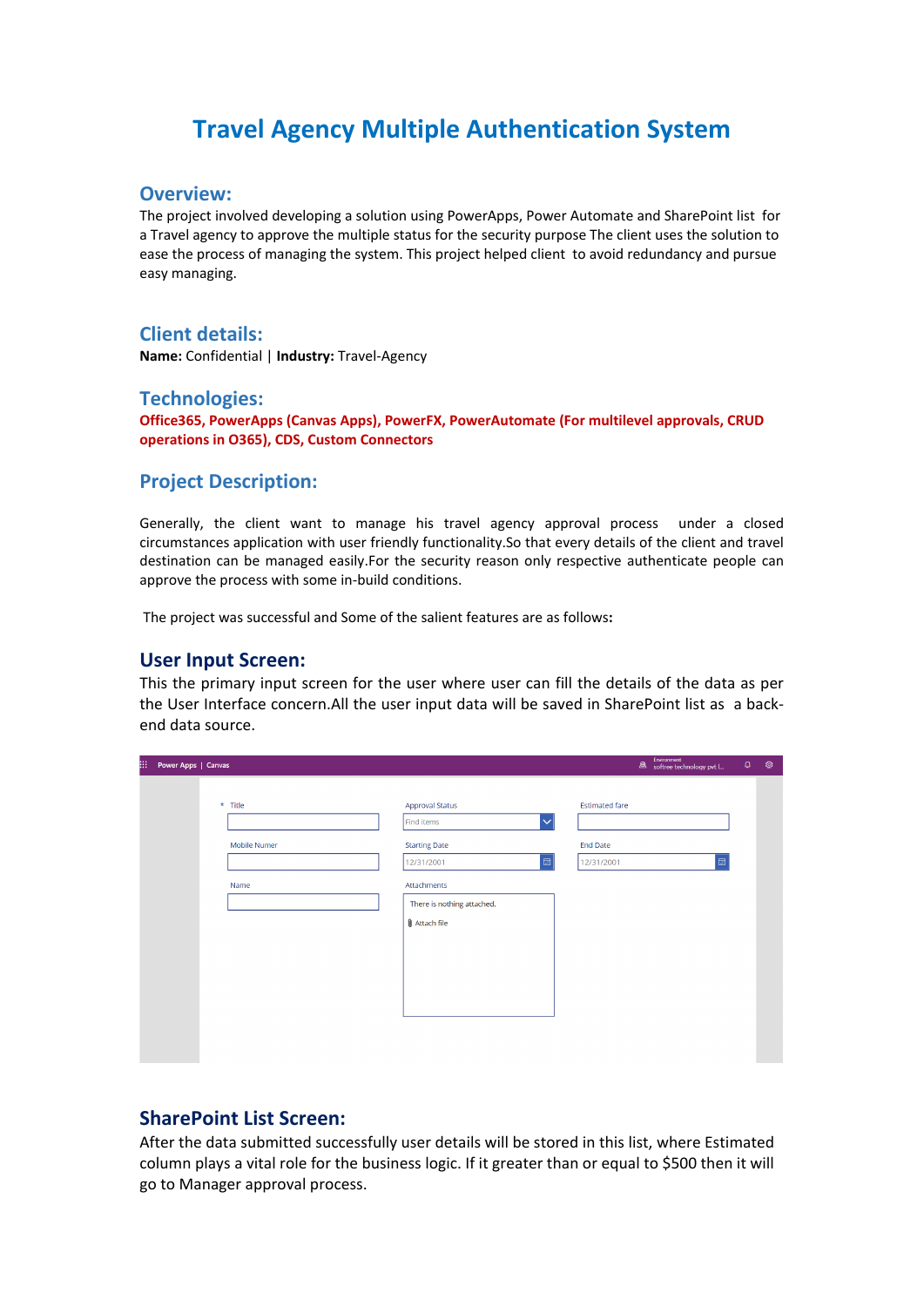| Travel Request | - 차 |
|----------------|-----|
|                |     |

| Title $\vee$   | Approval Status $\vee$ | Estimated fare $\vee$ | Mobile Numer $\vee$ | Starting Date $\vee$ | End Date $\vee$ | Name $\vee$ |
|----------------|------------------------|-----------------------|---------------------|----------------------|-----------------|-------------|
| Trip to Ladakh | New                    | \$400.00              | 7984555858          | 3/29/2022            | 3/30/2022       | XYZ         |
| trip to konark |                        | \$600.00              | 456468686           | 3/15/2022            | 3/30/2022       | 57\5\57     |
| Trip to Manali | Rejected               | \$800.00              | 7893556455          | 3/23/2022            | 4/1/2022        | iuytregtyu  |

# **Approval Process(Automation Process):**

This process enables automation approval process as per the conditions applied.Here we used Microsoft Flow for achieve the requirement.This flow will triggered when a new item is created in the list and it will under go the condition "*If estimated fare is greater than or equal to 500*". If conditions matches then an approval mail will send to manager if manager approves the request then item list will automatic updated.

|                             | $\overline{\mathcal{P}}$ Search for helpful resources                                                                            |                 | $\bigoplus$ | Environments<br>softree technology pvt lt | భ | $\mathcal{P}$    |
|-----------------------------|----------------------------------------------------------------------------------------------------------------------------------|-----------------|-------------|-------------------------------------------|---|------------------|
| $\leftarrow$ Travel Request |                                                                                                                                  |                 |             |                                           |   | $\mathscr{O}$ Ed |
|                             | When an item is created<br>$S_{\mu}$<br>豆<br>Condition<br>Show raw inputs ><br><b>INPUTS</b><br><b>Expression result</b><br>true | Q<br>$0s$<br>6m |             |                                           |   |                  |
| If yes                      | $\times$<br>If no                                                                                                                |                 |             |                                           |   |                  |
| If condition is yes:        |                                                                                                                                  |                 |             |                                           |   |                  |

| If condition is yes:         |                                        |                                  |                                        |                                                                                 |
|------------------------------|----------------------------------------|----------------------------------|----------------------------------------|---------------------------------------------------------------------------------|
| $\leftarrow$ Travel Request  |                                        |                                  |                                        | $\sqrt{2}$ Undo $\sqrt{6}$ Redo $\Box$ Save $\sqrt{6}$ Flow checker $\Box$ Test |
| If yes<br>$\checkmark$       |                                        |                                  |                                        |                                                                                 |
|                              | Update item<br>S                       |                                  | $\circledcirc$<br>$\sim$ $\sim$ $\sim$ |                                                                                 |
|                              | ◡                                      |                                  |                                        |                                                                                 |
|                              | رج)<br>Start and wait for an approval  |                                  | $^{\circ}$<br>$\sim$ $\sim$ $\sim$     |                                                                                 |
|                              | ◡                                      |                                  |                                        |                                                                                 |
|                              | 豆<br>Condition 2                       |                                  | $\sim$ $\sim$ $\sim$                   |                                                                                 |
|                              | Outcome $\times$<br>is equal to        | Approved<br>$\checkmark$         |                                        |                                                                                 |
|                              | $+$ Add $\vee$                         |                                  |                                        |                                                                                 |
| If yes<br>$\checkmark$       |                                        | $\times$<br>If no                |                                        |                                                                                 |
|                              |                                        |                                  |                                        |                                                                                 |
| Update item 2<br>$S_{\perp}$ | $\circledcirc$<br>$\sim$ $\sim$ $\sim$ | Update item 3<br>$S_{\parallel}$ |                                        | $\sim 10$<br>$\circledcirc$                                                     |
|                              |                                        |                                  |                                        |                                                                                 |
| Add an action                |                                        |                                  | Add an action                          |                                                                                 |